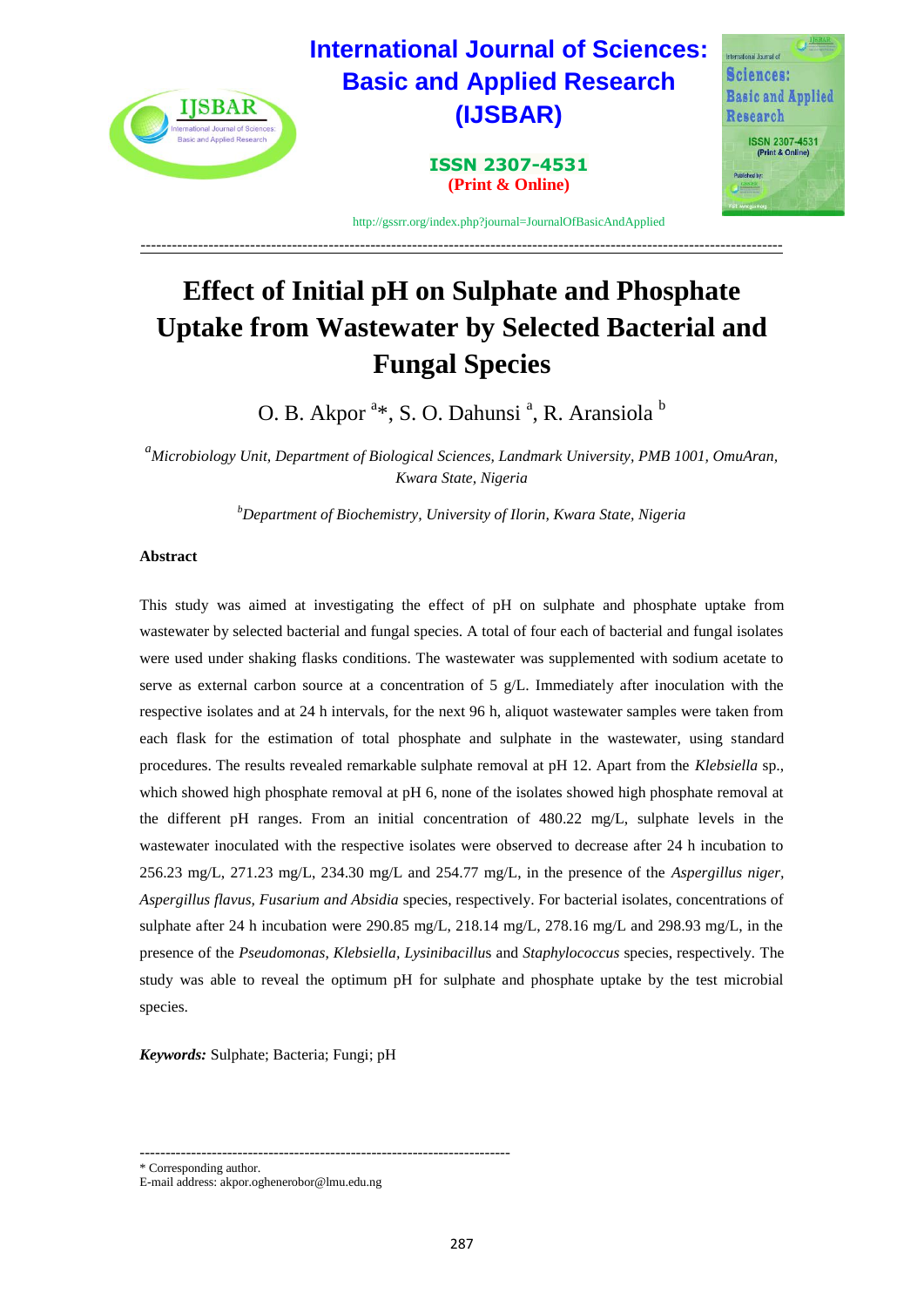#### **1. Introduction**

A high rate of industrialisation has led to the contamination of wastewater influents with high sulphate and phosphate concentrations. The increase in sulphate concentrations in receiving water bodies is mainly due to wastewater from metallurgical, mining, chemical and textile industries among others. In addition with hydrogen carbonates and chlorides, sulphates are the main anions in natural water ecosystems, with concentrations ranging from ten to hundreds of mg/L in typical ground and surface waters. In some wastewater effluents, sulphate levels can be as high as 4000 mg/L, which is drastically above the acceptable limits of 500 mg/L, as set by various environmental legislations. The presence of sulphate in water, which can be reduced to hydrogen sulphide, can lead to the corrosion of copper, iron and carbon steel. Apart from the corrosion effects, hydrogen sulphide has a unique odour, which said to be very harmful to the environment [1, 13]. Similarly, a high phosphate concentration above the recommended limit of 1 mg/L in receiving water bodies leads to eutrophication [16].

It is reported that the accepted sulphate level is determined mainly from its taste threshold, which is estimated to range from 200 to 500 mg/L, depending on the associated cation. A high sulphate concentration is indicated to act as laxative, especially when in combination with magnesium ion. Under normal conditions, adults are affected at levels of 1000 mg/L, although children could be affected at lesser concentrations. Hydrogen sulphide, which is a product of sulphate reduction, is very toxic. It is known to inhibit a number of enzyme systems and an irritant to the epithelium of the mucous membrane. On inhalation, hydrogen sulphide can paralyse the respiratory centre, with instant death likely to occur at concentrations of 2800 mg/L [9]. The eutrophication of water bodies leads to algal blooms, which impair water quality. Algal blooms results in oxygen depletion for other aquatic life in the ecosystem [11].

Due to the negative impacts of high sulphate and phosphate concentrations in water, a lot of efforts have been made in the treatment of sulphate and phosphate-rich waters. A number of techniques, which include precipitation, membrane separation, desalination and biological methods, are currently in use in the removal of sulphate from water. Because of the relatively low cost and energy consumption, coupled with the environmental friendliness, when compared with physicochemical methods, biological methods are the preferred choice [3, 5, 7].

In microbial sulphate removal, the sulphate-reducing microorganisms compete with methaneproducing micro-organisms for the available organic carbon, resulting in the formation of hydrogen sulphide. It is indicated that during the treatment of high-sulphate wastewater, a high concentrations of sulphur compounds hinder the treatment of wastewater and leads to the production of methane gas. This phenomenon is therefore said to result from the microbiological reduction of sulphates into sulphides. For an efficient biological sulphate removal process, there is the need for a suitable and stable pH [15]. An enhanced biological phosphate removal, which is an economical and sustainable method of phosphate removal, is currently adopted in many wastewater treatment systems. As with sulphate removal, in enhanced biological phosphate removal systems, it is indicated that pH plays as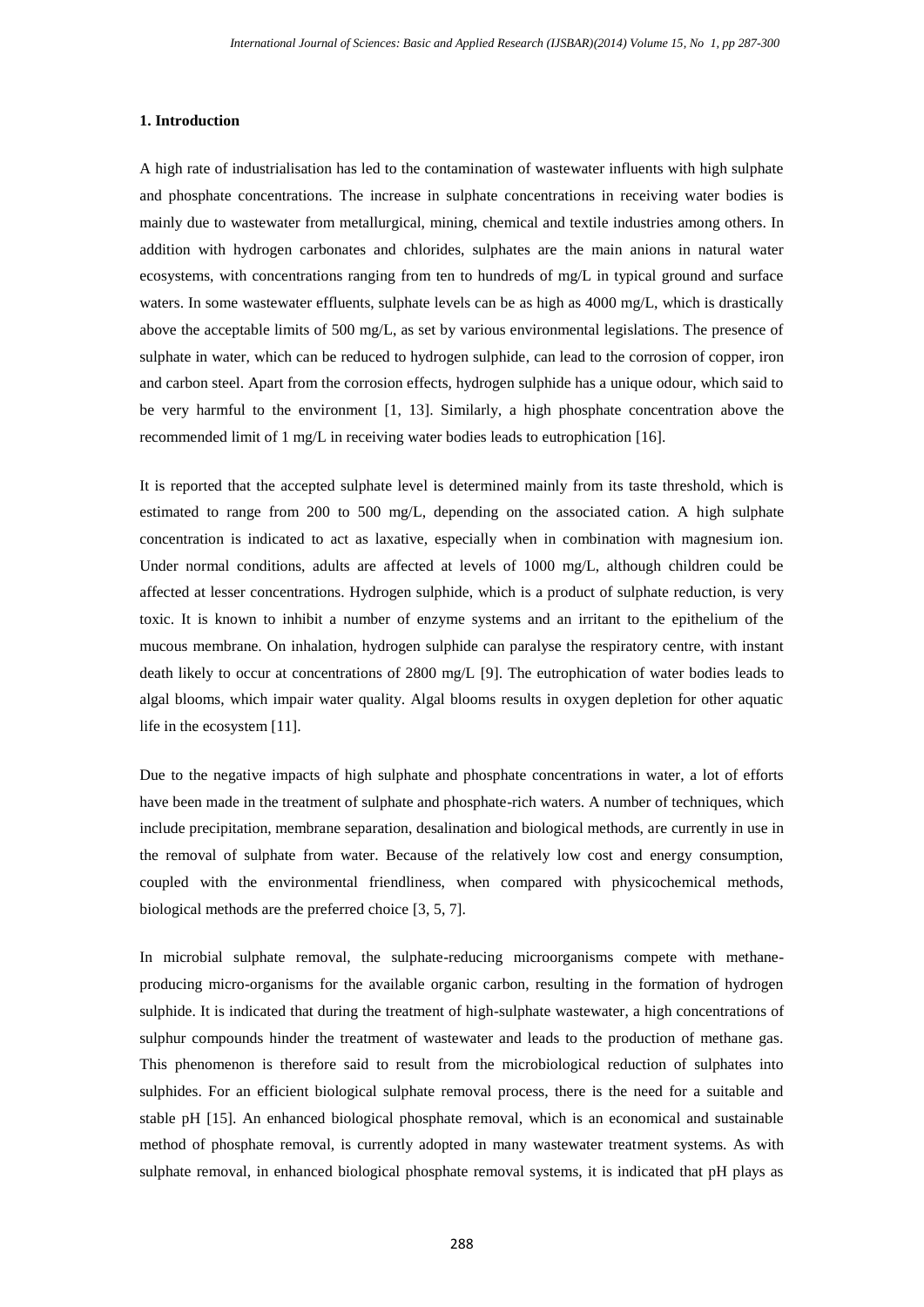important role [16]. This study was therefore aimed at investigating the role of pH in the sulphate and phosphate removal from wastewater by selected fungal and bacterial strains.

### **2. Materials and Methods**

Wastewater source and composition: The wastewater used for the study was collected from the Landmark University Commercial Farms in OmuAran, Kwara State, Nigeria. It was filtered using Whatman No 1 filter paper in 250 mL capacity flasks. After filtration, each of the flasks containing the filtered wastewater was supplemented with sodium acetate (5  $g/L$ ), peptone (2.5  $g/L$ ) and magnesium sulphate (0.5 g/L) and then autoclave at 121  $^{\circ}$ C for 15 min at 15 psi. Before sterilization, the pH of each of the medium in each flask was adjusted to the desired one, using an electronic pH meter.

Test microorganisms: A total of eight organisms, consisting of four each of bacteria and fungi were used for the study. The bacteria isolates were *Klebsiella*, *Pseudomonas*, *Staphylococcus* and *Lysinibacillus* species while the fungal isolates were *Aspergillus niger*, *Aspergillus flavus*, *Fusarium* and *Absidia* species. The isolates were obtained from the laboratory stock of the Department of Microbiology, Ekiti State University, Ado-Ekiti, Nigeria. Prior to use, each of the isolates were plated in petri dishes (nutrient agar for the bacteria and potato dextrose agar for fungi) to ascertain their purity before storing at  $4^{\circ}$ C in the refrigerator until when needed.

Nutrient uptake studies: This study was carried out at four (3, 6, 9 and 12) different pH range. To each experimental flask, one mL of the test isolates prior suspended in normal saline (0.85 % NaCl in distilled water w/v) was inoculated. The inoculated flasks were then incubated in an incubating shaker at a speed of 150 rpm at 30 °C. Immediately after inoculation and at 24 h interval for 96 h, aliquot wastewater sample was removed from each flask for the estimation of sulphate concentration, using standard methods (APHA, 2012). In each batch of experiment, an uninoculated control was also set up. All experimental setups and analyses were carried out in triplicate.

## **3. Results**

As shown in Fig. 1, the variation in sulphate concentration in the wastewater at the end of the 96 h incubation period in the presence of the *Aspergillus niger* showed a change from 491.07 to 659.82 mg/L, from 488.86 to 470.32 mg/L, from 493.38 to 468.99 mg/L and from 480.14 to 452.44 mg/L for pH 3, 6, 9 and 12, respectively. Remarkable decreases in sulphate concentration were observed after 24 h for pH 9 (266.62 mg/L) and pH 12 (256.23 mg/L). In the case of phosphate concentration in the wastewater inoculated with the *Aspergillus niger* at the different pH, at the expiration of incubation, concentrations were change from initial value of 75.60 mg/L, 80.39 mg/L, 76.83 mg/L and 75.36 mg/L to 68.48 mg/L, 72.75 mg/L, 97.65 mg/L and 78.06 mg/L, for pH 3, 6, 9 and 12, respectively. Remarkable decreases in concentration to 34.81 mg/L (24 h) and 52.83 mg/L (72 h) were observed only at pH 6 (Fig. 1).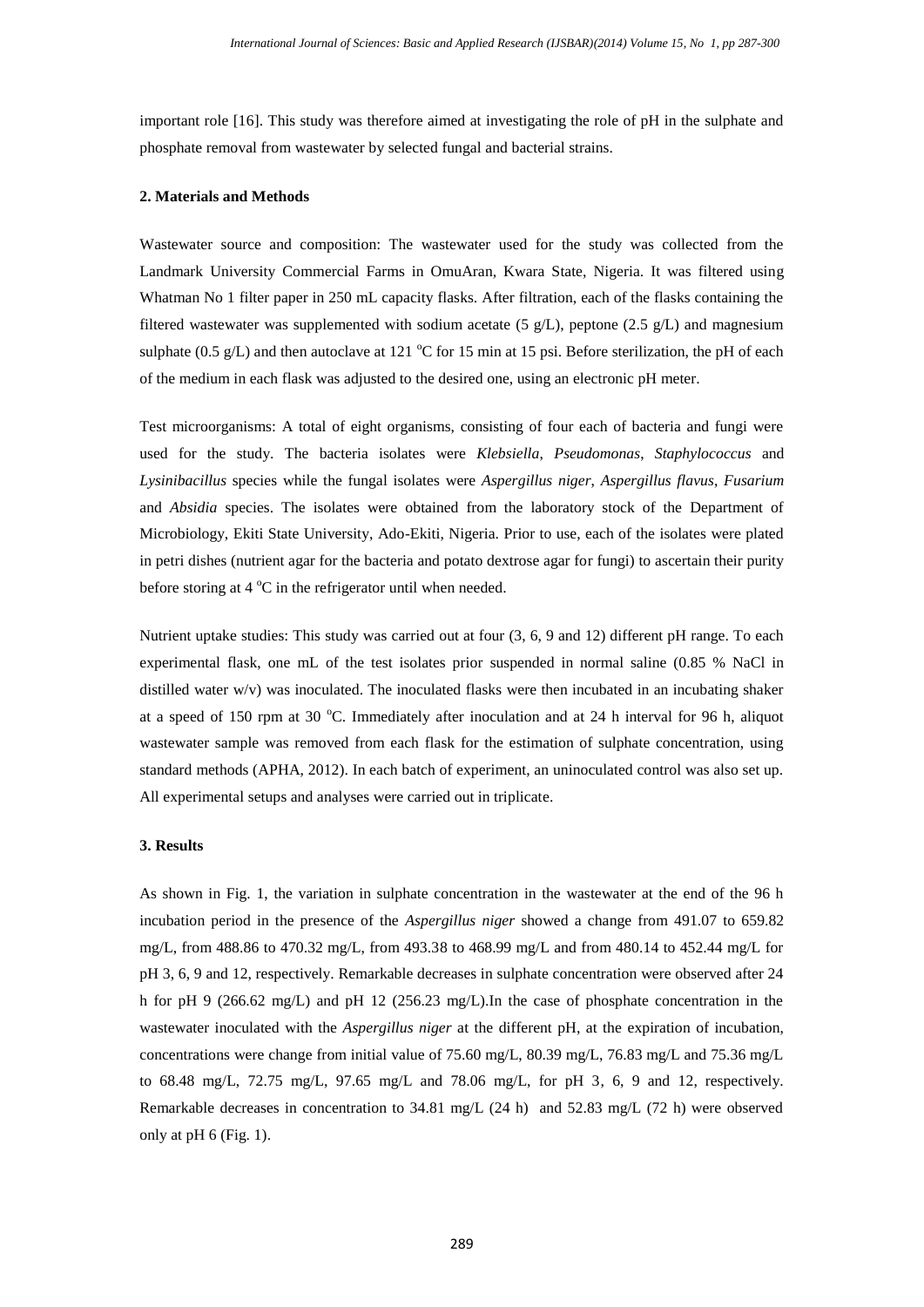In the presence of *Aspergillus flavus*, after the 96 h incubation period, sulphate concentration was observed to change from 491.07 to 712.22 mg/L, from 491.86 mg/L to 586.72 mg/L, from 493.38 to 422.51 mg/L and from 494.14 to 282.70 mg/L, at pH 3, 6, 9 and 12, respectively. He most remarkable decreases in sulphate concentration were observed after 48 h, for pH 9 and after 96 h, for pH 12, decreasing from 493.38 mg/L to 192.14 mg/L and from 494.14 to 282.70 mg/L, respectively (Fig. 2).

In the case of phosphate concentration in the wastewater, concentration was observed to change from 75.60 to 62.32 mg/L for pH 3, from 80.39 to 75.31 mg/L for pH 6, from 76.83 to 75.46 mg/L, from 76.83 to 85.46 mg/L for pH 9 and from 75.36 to 88.02 mg/L, for pH 12 (Fig. 2)



 $\Box$ pH 3  $\Box$ pH 6  $\Box$ pH 9  $\blacksquare$ pH 12



**Fig. 1: Variation in sulphate and phosphate concentration in the wastewater at the different pH by the** *Aspergillus niger*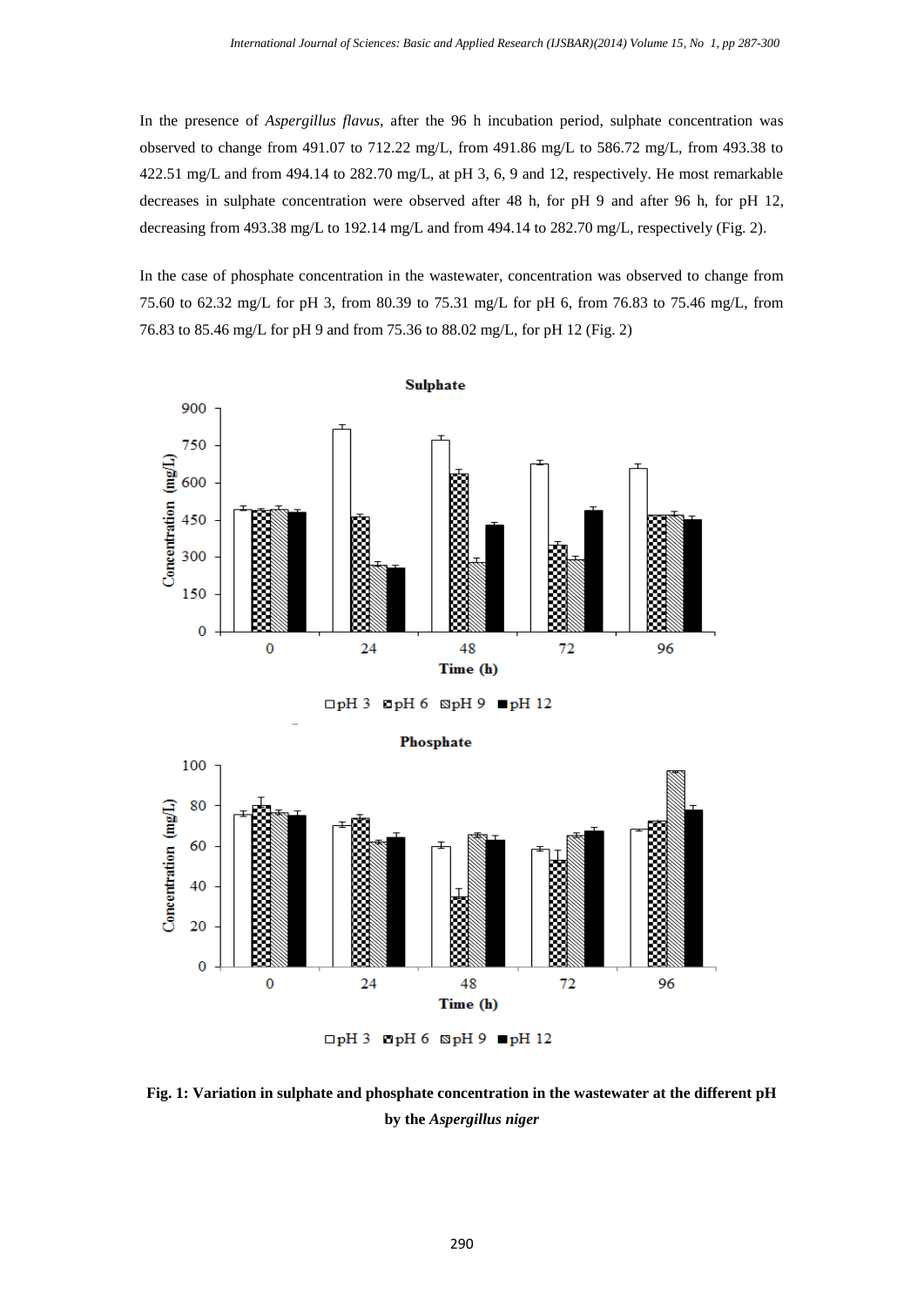

**Fig. 2: Variation in sulphate and phosphate concentration in the wastewater at the different pH by the** *Aspergillus flavus*

The variation in sulphate and phosphate concentrations in the wastewater in the presence of the *Fusarium* sp. is shown in Fig. 3. Sulphate concentration was observed to vary from initial values of 517.07 mg/L, 518.86 mg/L, 519.38 mg/L and 513.14 mg/L to final concentrations of 639.42 mg/L, 538.40 mg/L, 500.92 mg/L and 240.07 for pH 3, 6, 9 and 12, respectively. At pH 9, lowest reduction in concentration (249.30 mg/L) was observed after 24 h incubation while for pH 12, the lowest concentration was observed after 96 h incubation (Fig. 3).

In the case of phosphate in presence of the *Fusarium* sp., concentration was observed to reduce from 75.60 to 66.78 mg/L and from 80.39 to 77.14 mg/L for pH 3 and 6 respectively while increase in values was observed from 76.83 to 86.46 mg/L and 75.36 to 86.08 mg/L for pH 9 and 12 respectively.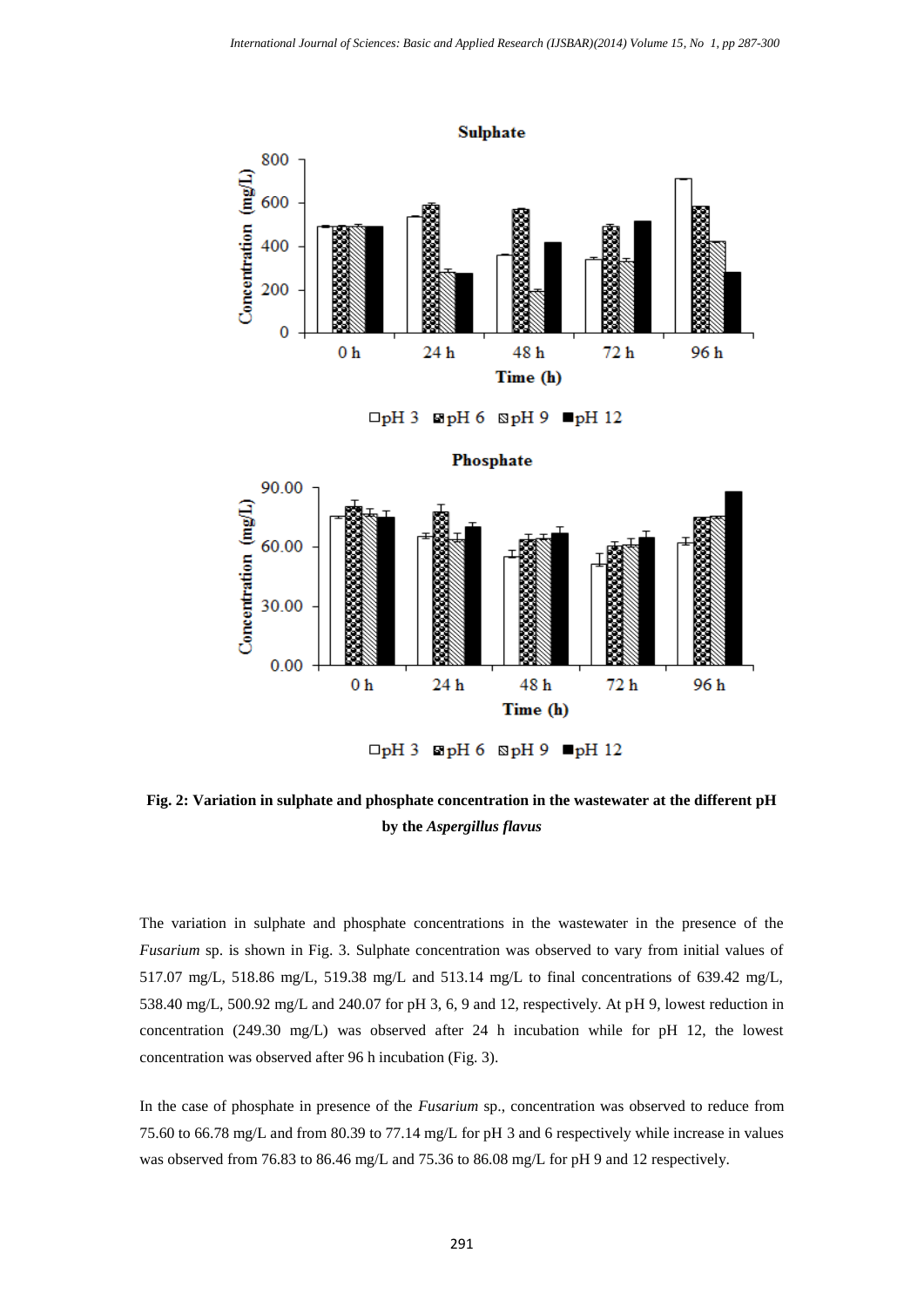

 $\Box$ pH 3  $\Box$ pH 6  $\Box$ pH 9  $\Box$ pH 12



# **Fig. 3: Variation in sulphate and phosphate concentration in the wastewater at the different pH by the** *Fusarium* **sp.**

With the exception of pH 3, in the presence of the *Absidia* sp., sulphate concentration in the wastewater was observed to decrease after the 96 h incubation. At the expiration of the 96 h, the concentration of phosphate was observed to increase from 517.07 to 717.56 mg/L for pH 3 and decreased from 515.86 mg/L, 519.38 mg/L and 512.14mg/L to 363.57 mg/L, 468.60 mg/L and 230.84 mg/L, for pH 6, 9 and 12, respectively (Fig. 4). The lowest reduction in concentration (170.82) was observed after 48 h incubation for pH 9.

For phosphate concentration in the wastewater in the presence of the *Fusarium* sp., there was a reduction from 75.60 to 59.24 mg/L, for pH 3, while increased values (from 80.39 to 82.10 mg/L,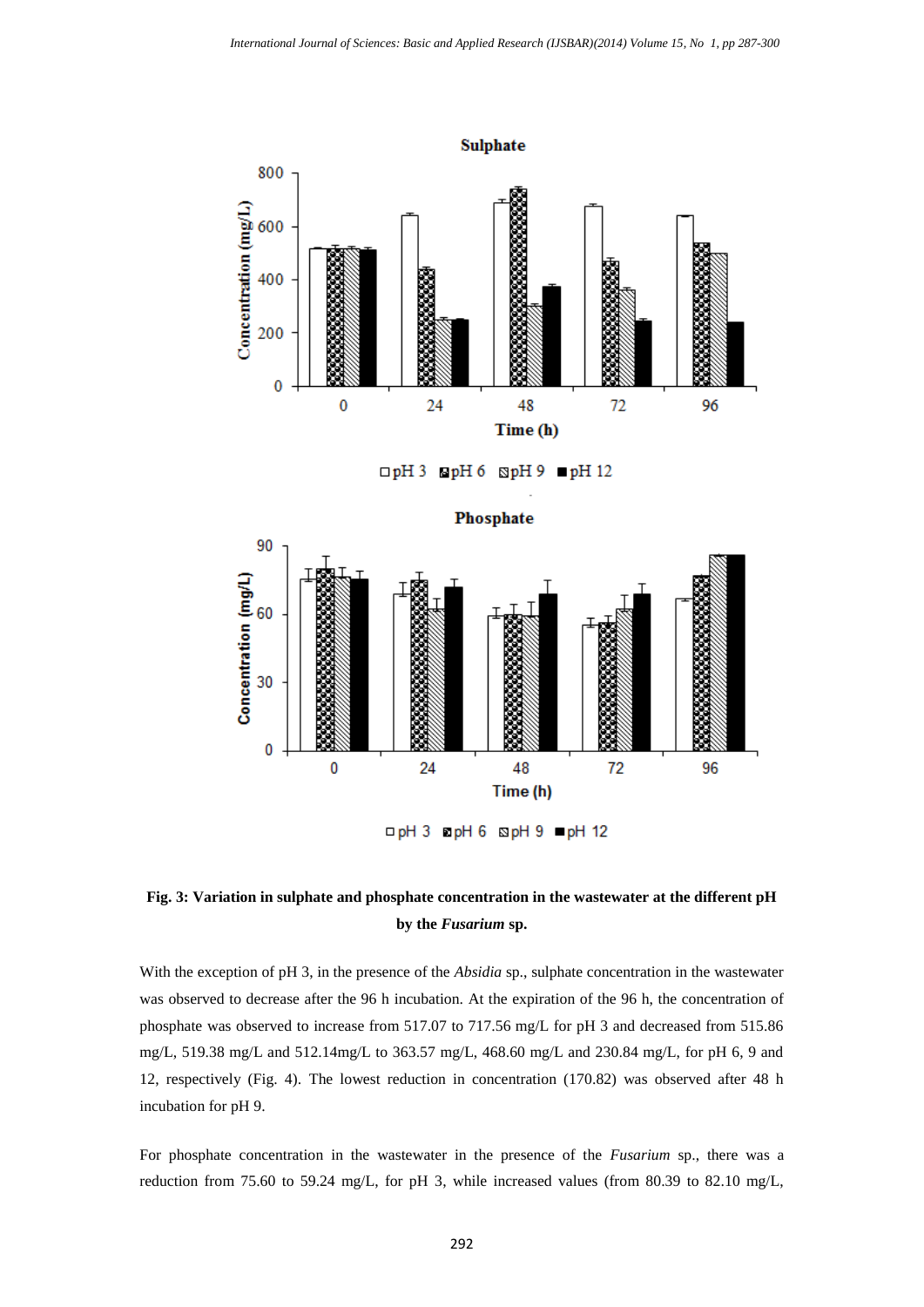76.83 to 84.13 mg/L and 75.36 to 79.44 mg/L) were obtained for pH 6, 9 and 12 respectively after the 96 h incubation period (Fig. 4).



□pH 3 ■pH 6 SpH 9 ■pH 12



**Fig. 4: Variation in sulphate and phosphate concentration in the wastewater at the different pH by the** *Absidia* **sp.**

As shown in Fig. 5, in the presence of the *Klebsiella* sp., sulphate concentration in the wastewater was observed to show minimum decrease after 24 h incubation for pH 6, 9 and 12. At the expiration of the 96 h incubation period, sulphate levels were observed to vary from initial concentrations of 517.07 mg/L, 515.86 mg/L, 519.38 mg/L and 520.14 mg/L to final concentrations of 581.71 mg/L, 408.58 mg/L, 424.74 mg/L and 353.18 mg/L, for pH 3, 6, 9 and 12, respectively (Fig. 5).

In the case of phosphate levels in the wastewater in the presence of the *Klebsiella* sp., remarkable decrease in concentration was only observed after 96 h for pH 6. At other pH levels, phosphate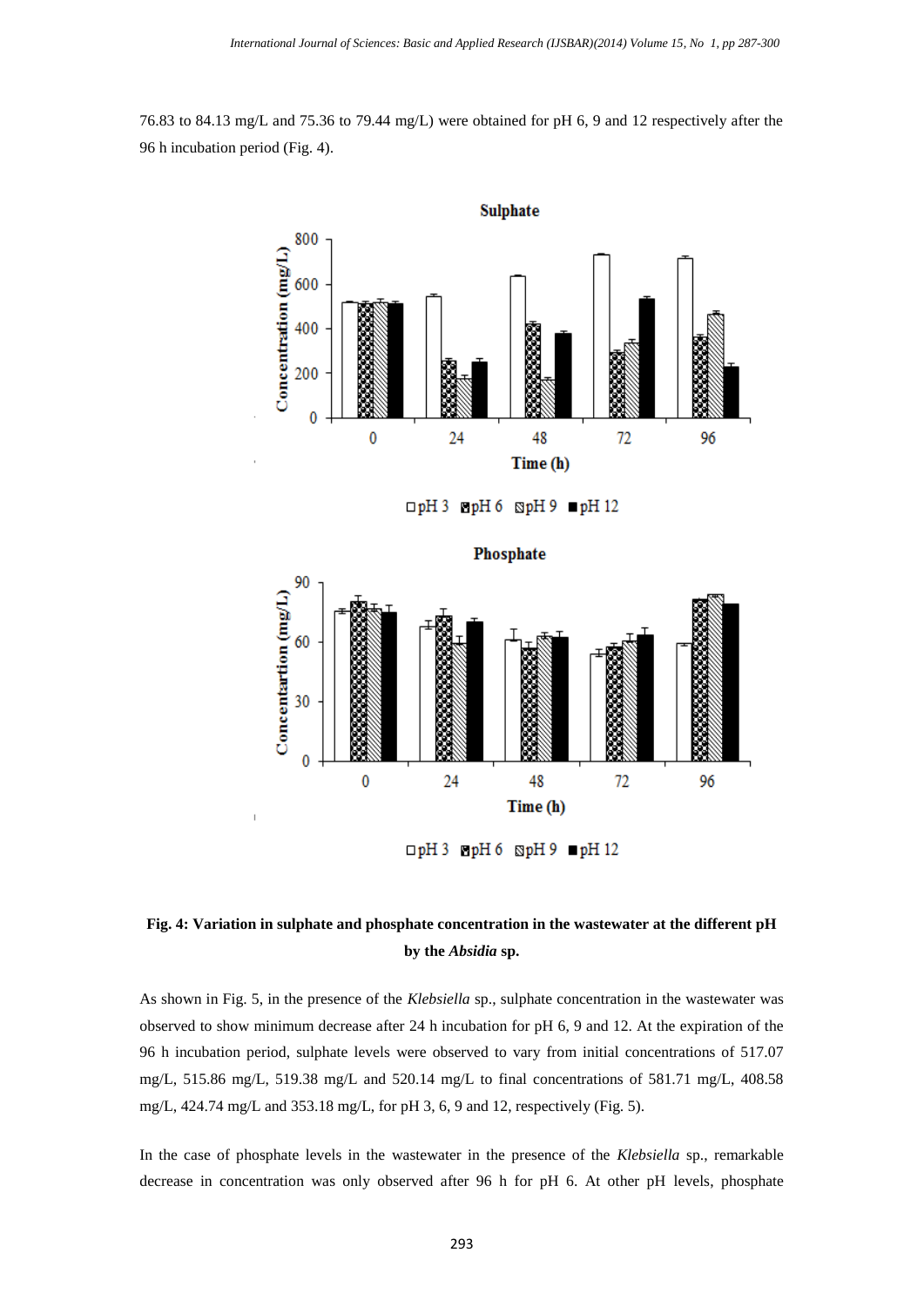concentrations were observed to increase after 96 h. At the end of the 96 h incubation, phosphate levels were observed to vary from 75.60 to 77.35 mg/L, from 80.39 to 24.85 mg/L, from 76.83 to 77.07 mg/L and from 75.36 to 84.04 mg/L, for pH 3, 6, 9 and 12, respectively (Fig. 5).



 $\Box$ pH 3  $\Box$ pH 6  $\Box$ pH 9  $\Box$ pH 12

Phosphate



□ pH 3 □ pH 6 □ pH 9 ■ pH 12

**Fig. 5: Variation in sulphate and phosphate concentration in the wastewater at the different pH by the** *Klebsiella* **sp**.

In the presence of the *Pseudomonas* sp., apart from pH 3, where there was remarkable increase in sulphate concentration (from 517.07 to 738.68 mg/L), remarkable decreases in concentration were observed for all others. At the end of the 96 h incubation period, sulphate levels for pH, 6, 9 and 12 decreased from 515.86 to 388.96 mg/L, 519 to 332.40 mg/L and from 515.14 to 181.21 mg/L, respectively (Fig. 6).

For phosphate concentration in the wastewater in the presence of the *Pseudomonas* sp., slight decreases were only observed between 24 and 72 h incubation, after which there were increase which was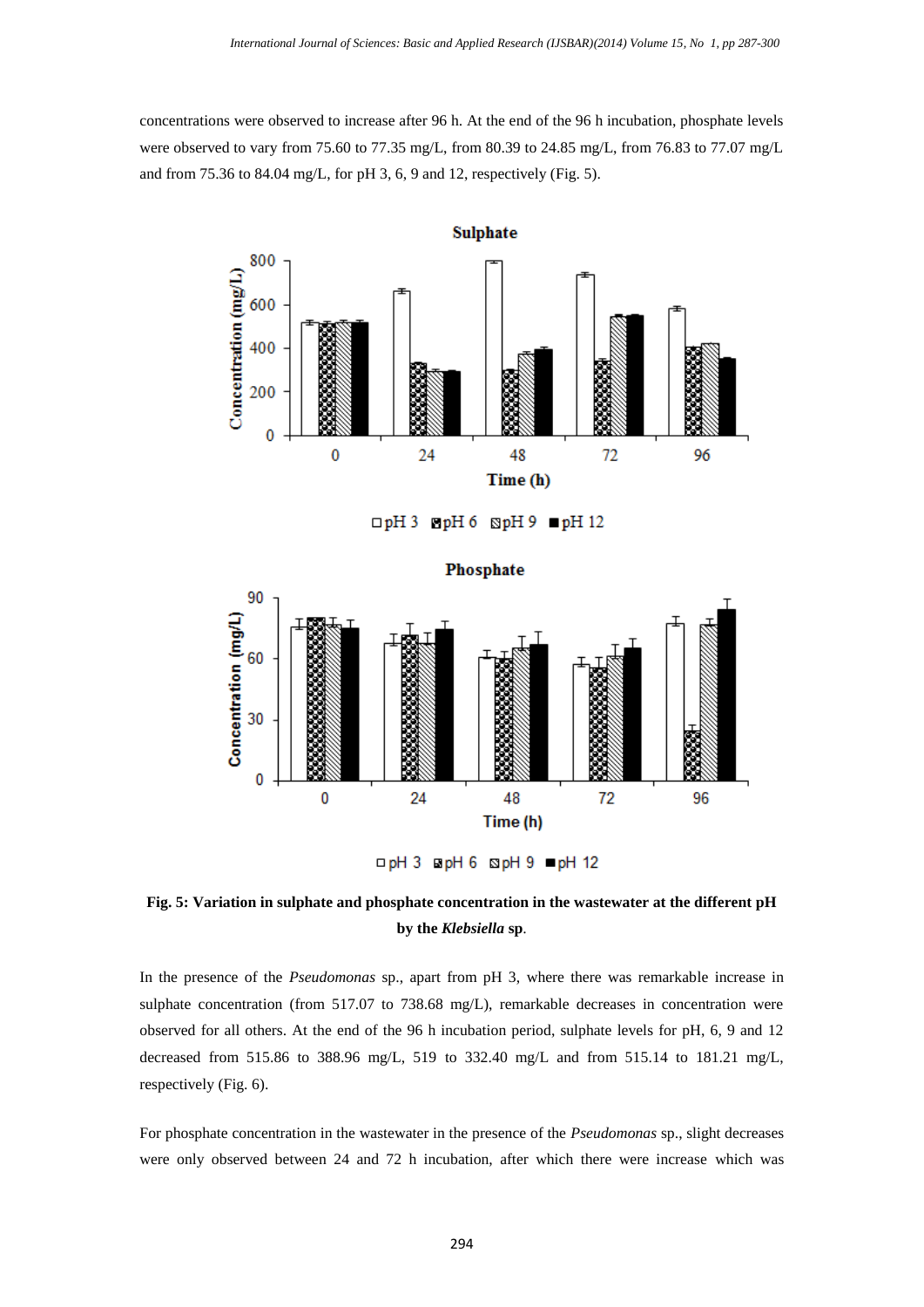irrespective of the pH used in the investigation. At the expiration of the incubation period, the concentration of phosphate was observed to vary from 75.60 to 68.01 mg/L, 80.39 to 87.60, 76.83 to 84.51 mg/L and 75.36 to 79.25 mg/L for pH, 3, 6, 9 and 12 respectively (Fig. 6).



**Fig. 6: Variation in sulphate and phosphate concentration in the wastewater at the different pH by the** *Pseudomonas* **sp.**

At the end of the 96 h incubation period, sulphate concentration in the wastewater in the presence of the *Staphylococcus* sp was found to be 704.05 mg/L, 324.32 mg/L, 515.92 mg/L and 304.48 mg/L, for pH 3, 6, 9 and 12, respectively. During the period of incubation, remarkable decreases in concentrations were observed between 24 and 48 h for pH 6, 9 and 12. For pH 3, there was consistent increase in sulphate concentration with time up till 72 h, after which a slight decrease was observed (Fig. 7).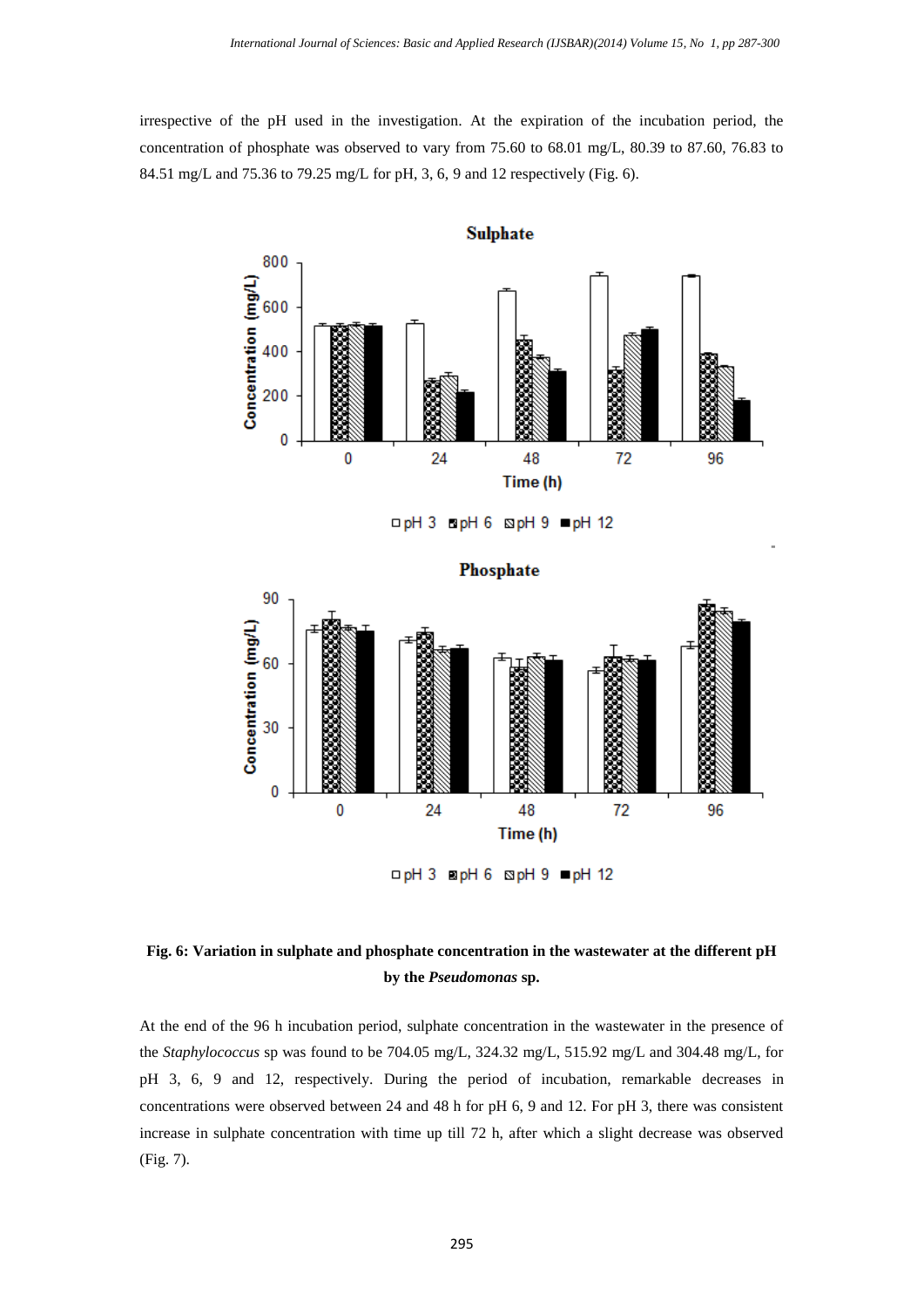In the case of phosphate levels in the wastewater, after the 96 h incubation period, concentrations were observed to change from initial levels of 75.60 mg/L, 80.39 mg/L, 76.85 mg/L and 75.36 mg/L to final levels of 76.74 mg/L, 76.07 mg/L, 81.67 mg/L and 82.43 mg/L, for pH 3, 6, 9 and 12, respectively. The lowest phosphate values of 49.94 mg/L and 61.65 were observed after 72 h for pH 3 and 12 respectively while lowest levels of 51.93 mg/L and 56.38 mg/l were observed after 48 h (Fig. 7)



# **Fig. 7: Variation in sulphate and phosphate concentration in the wastewater at the different pH by the** *Staphylococcus* **sp.**

As shown in Fig. 8, in the presence of the *Lysinibacillus* sp., sulphate levels in the wastewater were observed to vary from initial values of 517.07 mg/L, 515.86 mg/L, 519.38 mg/L and 510.14 mg/L, to final values of 662.50 mg/L, 365.88 mg/L, 407.43 mg/L and 231.99 mg/L, for pH 3, 6, 9 and 12,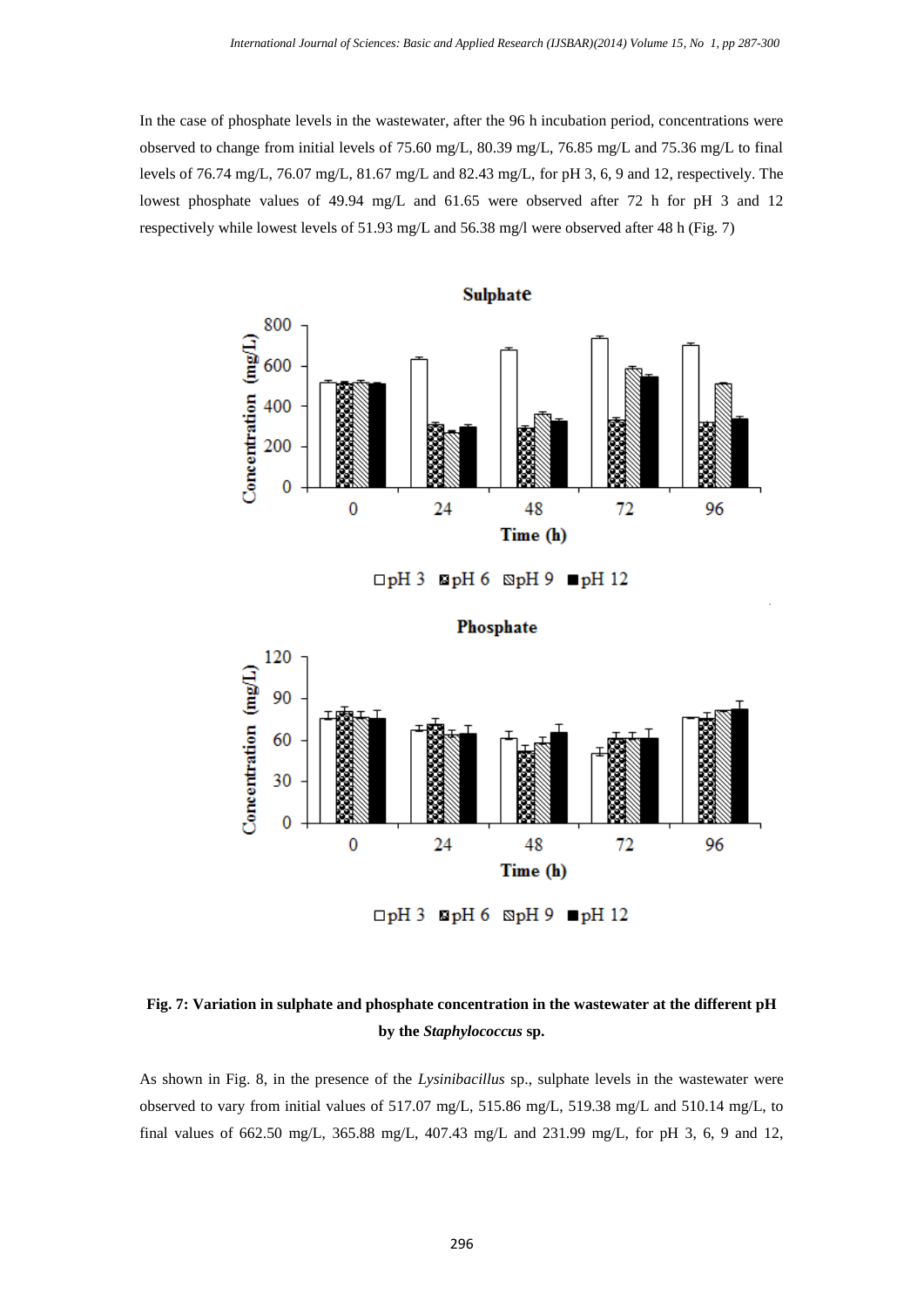respectively after the 96 h incubation. For pH 6, 9 and 12, remarkable decreases in sulphate concentrations were observed between 24 and 48 h incubation (Fig. 8).

For phosphate levels in the presence of the *Lysinibacillus* sp., no remarkable decrease in concentration was observed with time. This trend was irrespective of the pH used in the investigation. At the end of the 96 h incubation time, phosphate concentrations were observed to vary from initial levels of 75.60 mg/L, 80.39 mg/L, 76.83 mg/L and 75.36 mg/L to final levels of 62.03 mg/L, 85.46 mg/L, 75.27 mg/L and 89.54 mg/L, for pH 3, 6, 9 and 12, respectively (Fig. 8).



 $\Box$ pH 3 EpH 6 SpH 9 pH 12

**Fig. 8: Variation in sulphate and phosphate concentration in the wastewater at the different pH by the** *Lysinibacillus* **sp.**

#### **4. Discussion**

The wastewater used for this study was supplemented with sodium acetate, to serve as external carbon source. The choice of acetate was due to its extensive and effective usage in most studies on the effect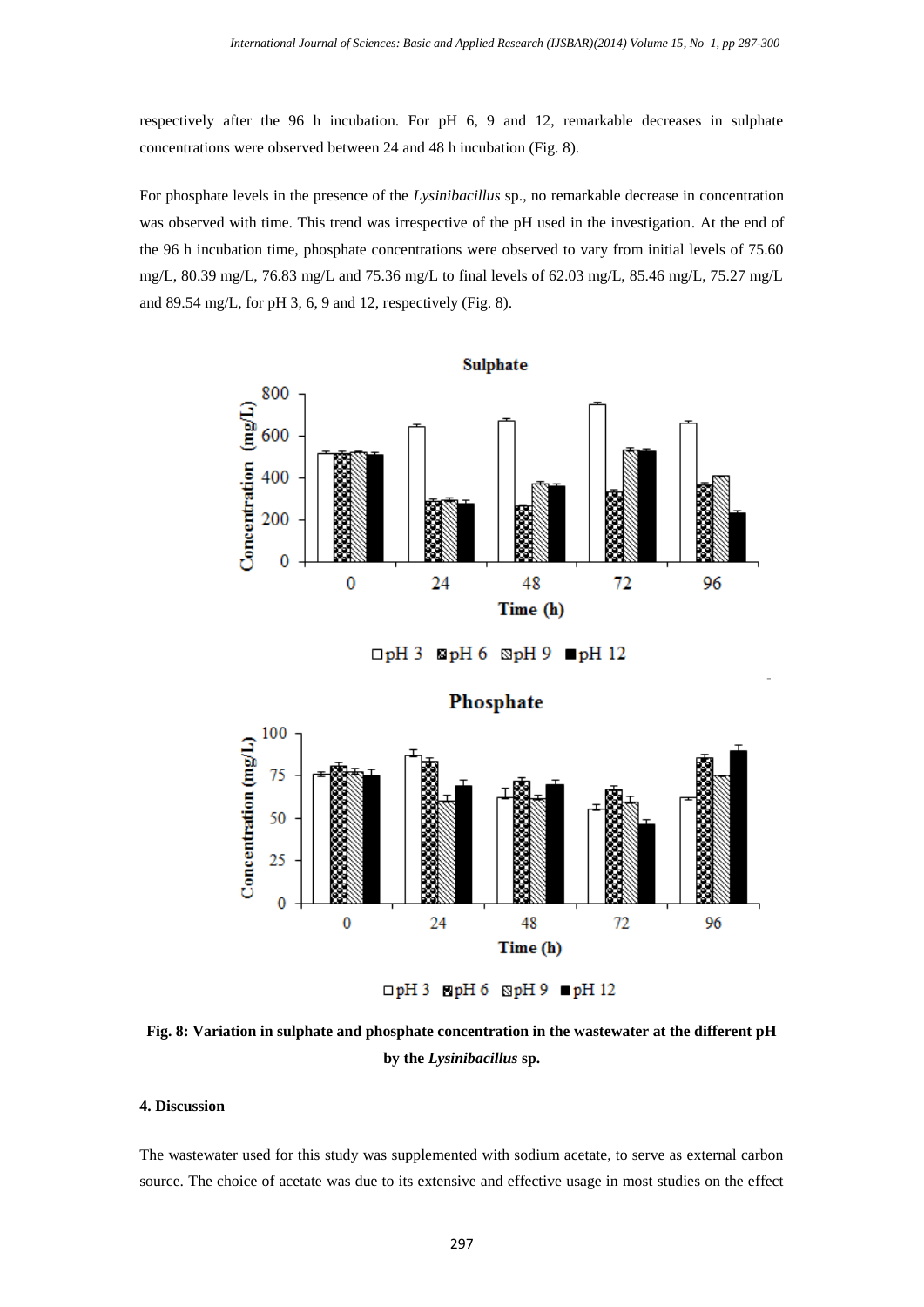of pH on biological phosphate removal [16]. Also, it has been reported by various authors [2, 8] that synthetic small molecular weight organic compounds like lactate, acetate, propionate, pyruvate and butyrate, ethanol and other alcohols usually serves as good electron donors during biological sulphate removal.

Among the different test isolates used in this study, the optimum pH ranges for sulphate removal was observed to be 9 and 12, with highest removal observed at pH 12. This result contradicts the findings of [5], who reported optimum pH of 4.5 for sulphate removal from wastewater using a bioelectrochemical system. This finding also disagrees with previous reports by [6] and [4], which indicated that sulphatereducing bacteria are usually suitable for growth in the neutral conditions of pH 6–8 and sensitive to pH changes.

The present study revealed a higher sulphate removal at alkaline pH and little or no sulphate decrease in the wastewater at acidic pH. Although the growth rate of the isolates was not investigated during the course of this investigation, in a study on sulfate inhibition effect on sulfate reducing bacteria by[13] an acidic media (pH 6 and 4) resulted in negligible growth in the sulphate reducing bacteria. It is indicated that pH play an important role, when sulfate is reduced to sulfide. Since sulfide can be present in different forms like  $H_2S$ , HS<sup>-</sup> and S<sup>2-</sup>, its state is solely dependent on the pH of the environment. At a pH of 7.0 most of the sulfide concentration is said to be in the hydrogen sulfide form while at low pH, hydrogen sulfide exists in undissociated form. An increase in pH is indicated to cause a dissociation of the HS<sup>-</sup> and  $S<sup>2</sup>$ . In general, sulphate reducing bacteria are reported to be less sensitive to total sulfide at high pH and more sensitive to undissociatedsulphide concentration. At increased pH, less concentration of undissociated  $H_2S$  is needed to inhibit the growth [12, 13].

In the case of phosphate, under the experimental conditions used for the investigation, none of the isolates showed remarkable decrease in concentration at the expiration of incubation, except in the presence of the *Klebsiella* sp. At the end of the incubation period, remarkable phosphate decrease was observed at pH 6. During biological phosphate removal, pH is said to play an important role. It has been indicated that a higher pH could lead to greater phosphate release in wastewater containing acetate, which may be due to an increase in the energy requirement for the transportation of acetate. It is therefore hypothesized that the optimal initial pH for remarkable phosphate removal efficiency should be controlled between 6.4 and 7.2 [16]. Earlier workers have indicated the impact of pH on biological phosphate removal. An investigation by [14], on the effect of pH on phosphate removal from wastewater by electro-coagulation with iron plate electrodes indicated optimum phosphate removal at pH range of 7 to 9. In a study by [16] on the effect of various initial pH values on anaerobic and aerobic transformations of soluble ortho-phosphate, phosphate release was observed to decrease when initial pH increased from  $6.4 - 6.8$ , but increased as pH was raised from  $6.8 - 8.0$ . An increase in the pH of wastewater to 8 during biological treatment has been reported to lead to a reduction in phosphate concentration [10].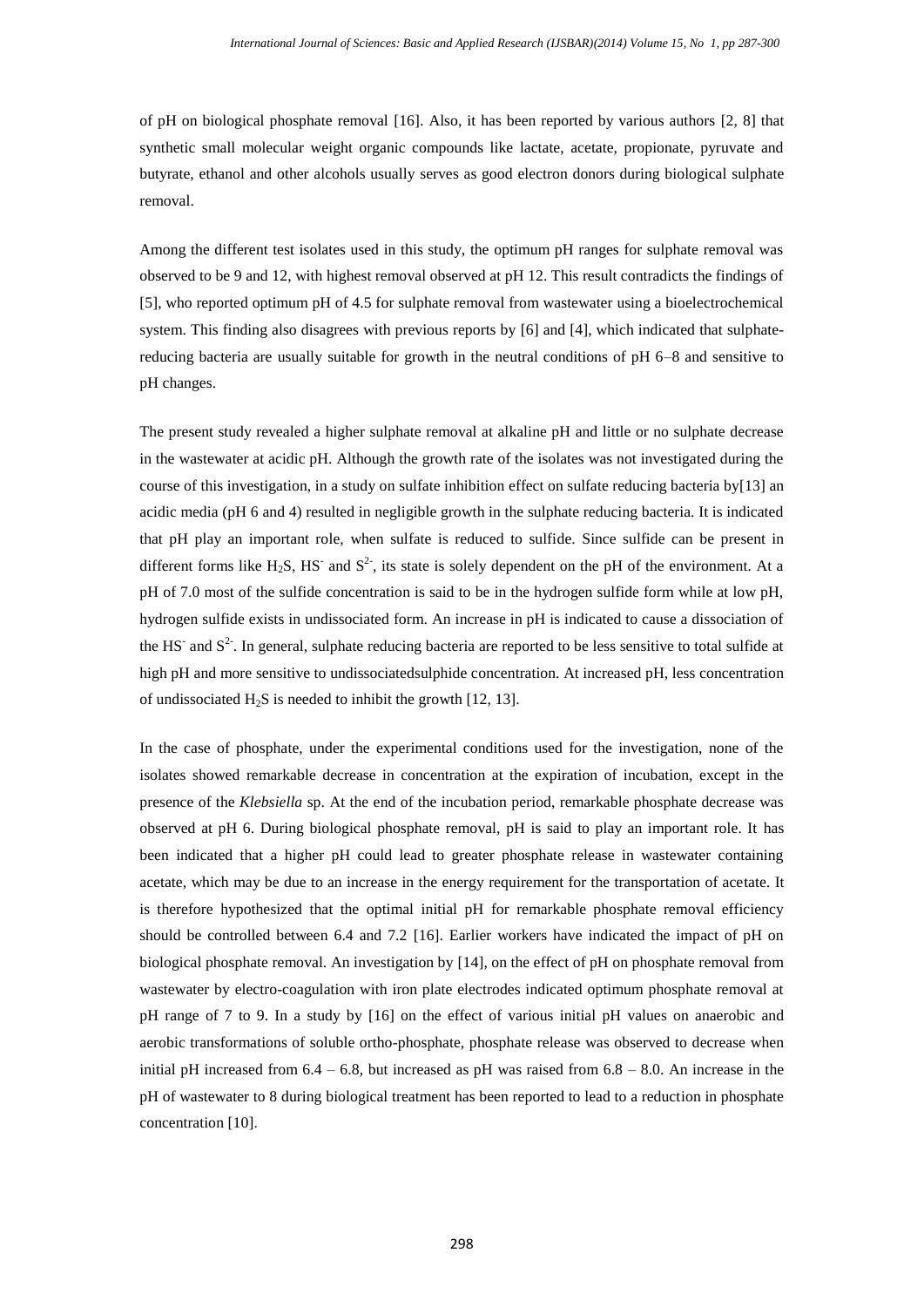## **5. Conclusion**

This investigation, which was based on the role of pH in sulphate and phosphate uptake by the test microbial isolates, was able to reveal optimum pH for sulphate uptake to be between 9 and 12, after 24 and 48 h incubation. Although all the isolates showed remarkable sulphate uptake ability, only one of the bacteria (*Klebsiella* sp.) showed notable phosphate removal ability under the experimental conditions. The study was able to provide an insight to the role of pH on removal of sulphate and phosphate in wastewater by the test microbial species.

## **References**

[1] A. Luptakova, I. Kotulicova, E. Macingova, J. Jencarova. "Bacteria elimination of sulphates from mine waters". *Chemical Engineering Transactions*", vol. 35, pp. 853-858, 2013.

[2] B. Bharati, G.P. Kumar. "A study on efficiency of five different carbon sources on sulfate reduction". *Journal of Environmental Research and Development*, vol. 7(1), pp. 416-420, Sep. 2012.

[3] C.T. Benatti, C.R.G. Tavares, E. Lenzi. "Sulphate removal from waste chemicals by precipitation". *Journal of Environmental Management*, vol. 90, pp. 504-511. Jan. 2009.

[4] C.Q. Zhao, Q.H. Yang, W.Y. Chen, H. Li, H. Zhang. "Isolation of a sulfate reducing bacterium and its application in sulfate removal from tannery wastewater". *African Journal of Biotechnology*, vol. 10(56), pp. 11966–11971, Sep. 2011.

[5] F. Liang, Y. Xiao, F. Zhao. "Effect of pH on sulphate removal from wastewater using a bioelectrical system". *Chemical Engineering Journal*, vol. 218, pp. 147-153, Dec. 2013.

[6] F. Widdel, Microbiology and ecology of sulfate-and sulfur-reducing bacteria, In: A.J.B. Zehnder (Ed.), Biology of Anaerobic Microorganisms, Wiley Interscience, New York, 1988

[7] H.H. Chou, J.S. Huang, S.K. Chen, M.C. Lee."Process kinetics of an expanded granular sludge bed reactor treating sulphate-containing wastewater". *Chemical Engineering Journal*, vol. 170, pp. 233- 246., May 2011.

[8] H. Harada, S. Uemura, K Momonoi. "Interaction between sulfate-reducing bacteria and methaneproducing bacteria in UASB reactors fed with low strength wastes containing different levels of sulphate". *Water Research*, vol. 28(1), pp. 355-367, Feb. 1994.

[9] J.G. Kuene, L.A. Robertson. (1992). "The use of natural bacterial populations for the treatment ofsulphur-containing wastewater". *Biodegradation*, vol. 3(2-3), pp. 239-254, 1992.